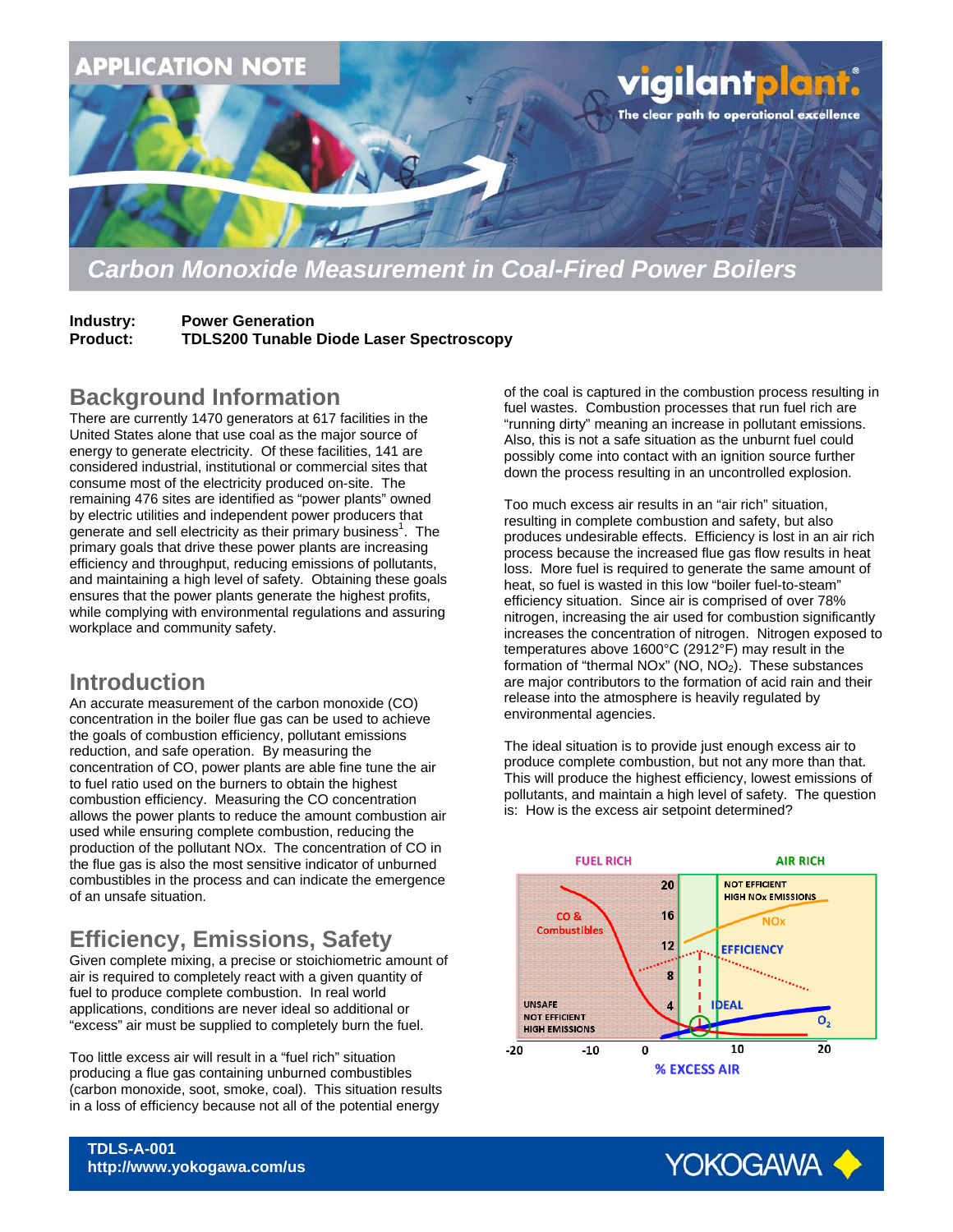# PPLICATION NOTE

#### **Using CO to trim excess O<sub>2</sub>**

The amount of excess air in the flue gas is determined by measuring the concentration of oxygen  $(O_2)$ . The ideal excess  $O<sub>2</sub>$  level (the lowest possible that allows complete combustion) depends on several factors: the fuel type, the burner type, humidity changes in the air, moisture content changes in the fuel, varying boiler loads, fouling of the burner system, and mechanical wear of combustion equipment. Since many of these factors are continuously changing, the ideal amount of excess oxygen continuously changes as well. Measuring carbon monoxide (CO) can help to determine the excess oxygen setpoint.

CO is the most sensitive indicator of incomplete combustion. As the amount of excess  $O<sub>2</sub>$  is reduced, the emergence of CO will occur before other combustibles appear (unburnt fuel). When the concentration of CO reaches the desired setpoint (typically around 400 ppm), the excess  $O<sub>2</sub>$ concentration is at the desired level and becomes the new excess  $O<sub>2</sub>$  setpoint. As the concentration of CO increases or decreases, the excess  $O<sub>2</sub>$  setpoint can be trimmed accordingly. CO trim control of excess  $O<sub>2</sub>$  concentration assures minimal energy loss, maximum efficiency, and reduced NOx emissions independent of boiler load, fuel type, humidity, moisture content of fuel and other variables that make excess  $O<sub>2</sub>$  control difficult. The key to obtaining these benefits is an accurate and reliable measurement of CO in low ppm levels.



**OXYGEN IN FLUE GAS -- %** 

### **Obstacles to Measuring CO in Coal Fired Boilers**

Measuring CO accurately and reliably in coal fired applications has traditionally been extremely challenging. Some of the obstacles that must be overcome:

- Flue gas laden with fly ash particulate
- High temperature in the optimal measuring location
- Stratification of gas concentrations
- Presence of  $SO<sub>2</sub>$  in the flue gas
- Speed of response in non-insitu installations

Current measuring technologies that are employed to measure CO (or combustibles in general) are Catalytic Bead sensors, Thick/Thin Film thermistors, and IR spectroscopy.

vigilant<mark>plant.</mark> The clear path to operational excellence

The Catalytic Bead and Thick/Thin Film thermistors utilize the thermal properties of combustion to change the resistance of an active element compared to that of an inactive reference element. The active element is coated with metal that acts as a catalyst for combustion when exposed to air and a hydrocarbon. The other element is left in a natural state without a coating to act as a reference against background changes that would affect both elements (i.e. process temp, gas thermal conductivity etc). Combustion on the surface of the active bead increases the temperature of the bead in effect raising its resistance. The difference between the reference and active resistance values is proportional to the concentration of combustibles in the process gas.



Catalytic Bead Sensor

Infra-red Analyzers use an infrared source mounted directly on the flue gas duct or stack on the side opposite from the receiver. Infrared energy is radiated by the source, through the flue gas, to the receiver. The receiver employs gas filter correlation and narrow band pass optical filtration with a solid state detector to determine the absorption of radiation by CO in the flue gas. The magnitude of the absorption is proportional to the concentration of CO in the flue gas.



Infrared Analyzer